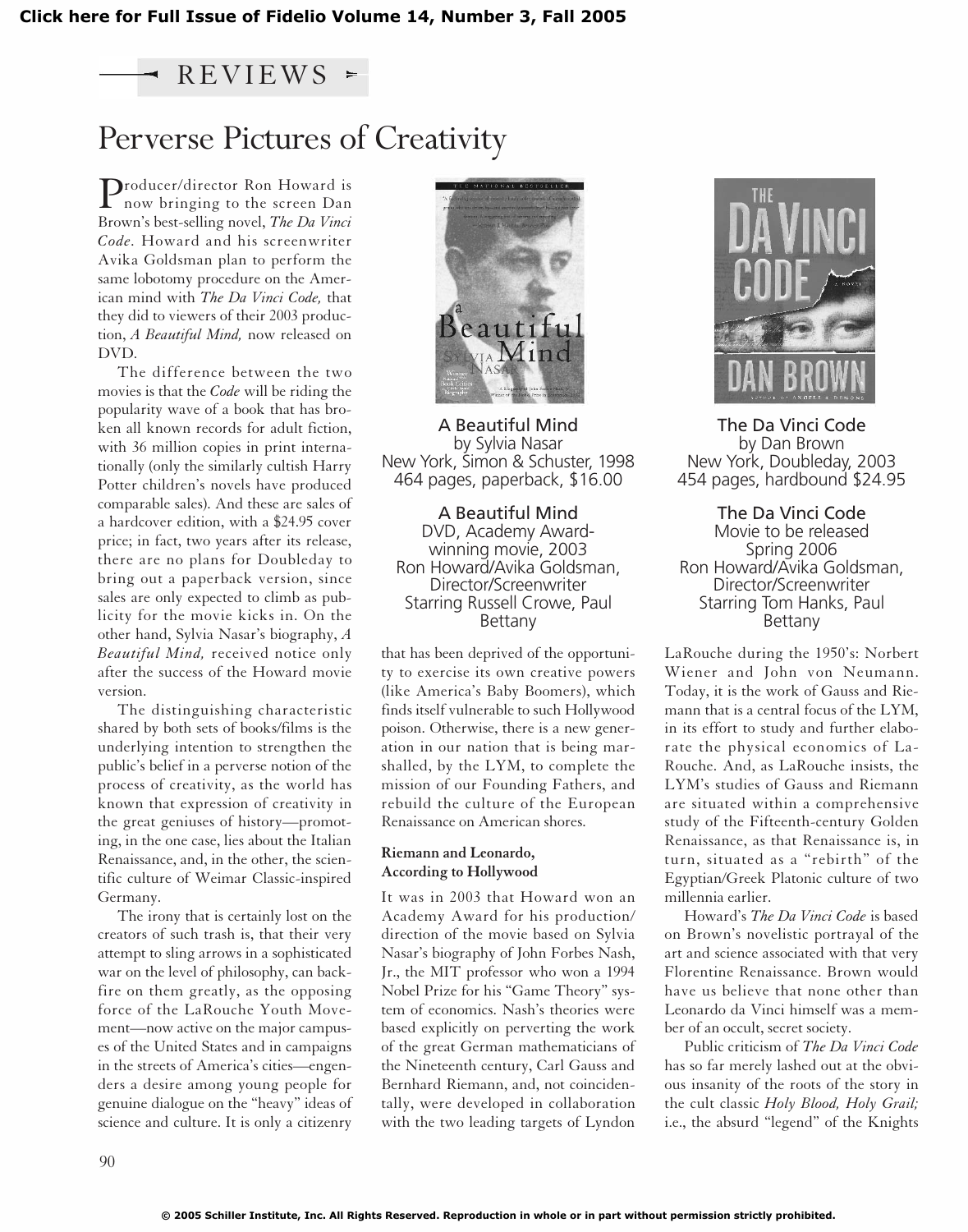Templar/Freemasonic guardianship of the secret knowledge that Jesus Christ married Mary Magdalene, and produced offspring who included the rulers of the French Merovingian dynasty of the early Middle Ages. In fact, even sillier, the heroes of Dan Brown's novel have a "sacred" mission to protect the modern day carriers of that bloodline, that "sacred" DNA, in order to ensure its perpetuation into the future.

Howard and the rest of Hollywood would never have considered turning the original *Holy Blood, Holy Grail* into a screenplay, unless the intention were to put the audience immediately to sleep. The attraction of the *Code* is, explicitly, its splashy slander of Leonard da Vinci, a figure who is given only a bare mention in *Holy Blood, Holy Grail.* It is the shocking idea that the Florentine Renaissance of da Vinci might have been an exercise in esoteric, spookywooky mumbo-jumbo, that is catching to the public eye.

Similarly, Sylvia Nasar's *A Beautiful Mind,* and its movie spin-off, would have been a matter of fluff, without the pretense that the hero was a mathematician of the rank of Gauss and Riemann. It is the idea that creativity must be inherently connected with kookiness, the occult, or, in the case of John Nash, mental illness, that provides a poisonous titillation of interest for the masses; or, at least, for today's Baby Boomers.

in advanced courses on the theory of complex variables."

Then, in the very next paragraph, she describes some of Nash's personal, fascistic beliefs:

"He implied that his lineage was superior to that of fellow students, especially Jewish students. Martin Davis, a fellow student who grew up in a poor family in the Bronx, recalled catching up with Nash when he was ruminating about blood lines and natural aristocracies one day as they were walking from the Graduate College to Fine Hall. 'He definitely had a set of beliefs about the aristocracy,' said Davis. 'He was opposed to racial mixing. He said that miscegenation would result in the deterioration of the racial line. Nash implied that his own blood lines were pretty good."

And this is a beautiful mind?

A victim of schizophrenia, Nash was to spend 25 years of his adult life in and out of mental institutions. Soon after his remission in the 1990's, he received a Nobel Prize in Economics for the work he had done in the 1950's.

The actual heroes of Nasar's book are the old nemeses of Lyndon LaRouche, von Neumann and Wiener, with whom Nash had a sometimes competitive, sometimes collaborative relationship during that early period. Nash knew von Neumann during his early years at Princeton; Wiener, when he became a professor of mathematics at MIT. He learned from von Neumann's "Game Theories" and from Wiener's "Cybernetics," that man was merely a clever animal, or, at best, a walking superfast computer.

Nash's "discovery" was how to apply Game Theory to economics, by "embedding a Riemannian manifold in a Euclidean space," thereby achieving "an equilibrium result for *n*-person games, a nice discovery relating to manifolds and real algebraic varieties," as he described it.

In other words, at approximately the same time as Lyndon LaRouche was developing his "LaRouche-Riemann" hypothesis in physical economics, Nash was presenting a perverted version of Riemann's theories, on behalf of the economic policies of the financier oligarchy who had sponsored the likes of von Neumann and Wiener in the first place. By 1994, Nash would receive a Nobel Prize for his services to those financiers.

#### **Target Leonardo**

Leaving aside for the moment the laughable idea that Leonardo had any bizarre beliefs about Mary Magdalene's sex life, the more difficult assertion in the *Code* to refute, concerns the possibility that Leonardo was embedding codes into his artwork, in order to bypass the Church's Inquisition against science. What is left out of the story, is the fact that the Flo-

#### **Nash vs. LaRouche-Riemann Model**

In her biography, Nasar presents the following description of Nash as a student at Princeton:

"He seized opportunities to boast about his accomplishments. He would mention, out of the blue, that he'd discovered, as an undergraduate, an original proof of Gauss's proof of the Fundamental Theorem of Algebra, one of the great achievements of Eighteenth-century mathematics, nowadays taught



*Illustrations by Leonardo da Vinci to Luca Pacioli's "De divina proportione" ("The Divine Proportion"), 1497.*